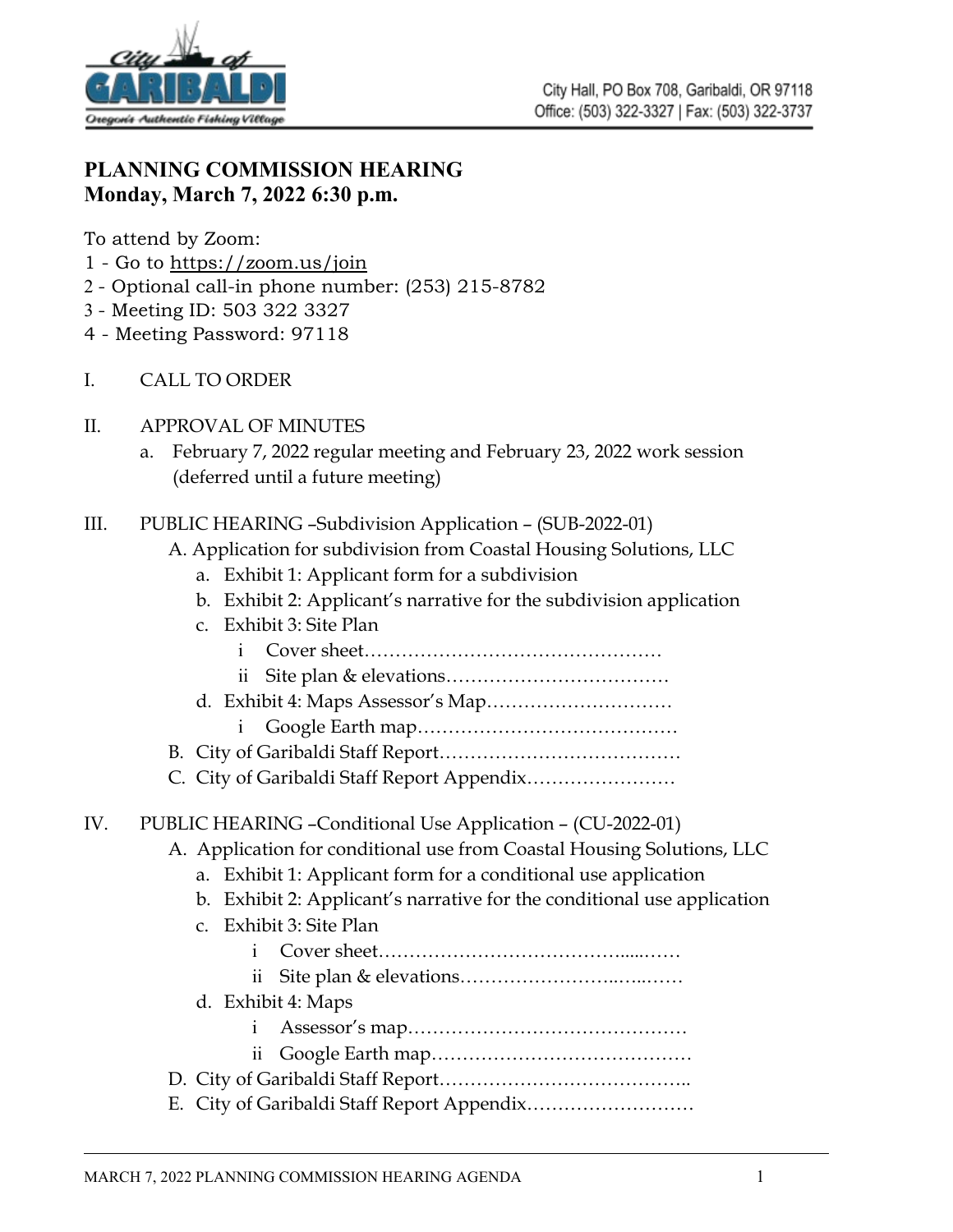- V. PUBLIC COMMENT -- General Meeting
- VI. OLD BUSINESS: NONE
- VII. NEW BUSINESS
	- a. Consideration of subdivision application (SUB-2022-01)
	- b. Consideration of conditional use application (CU-2022-01)
	- c. Transportation & Growth Management Program preapplication (due March 31)
	- d. Comprehensive plan update work session: Update and next meeting

#### VIII. ADJOURNMENT

+ Supporting documents for this agenda are available at City Hall.